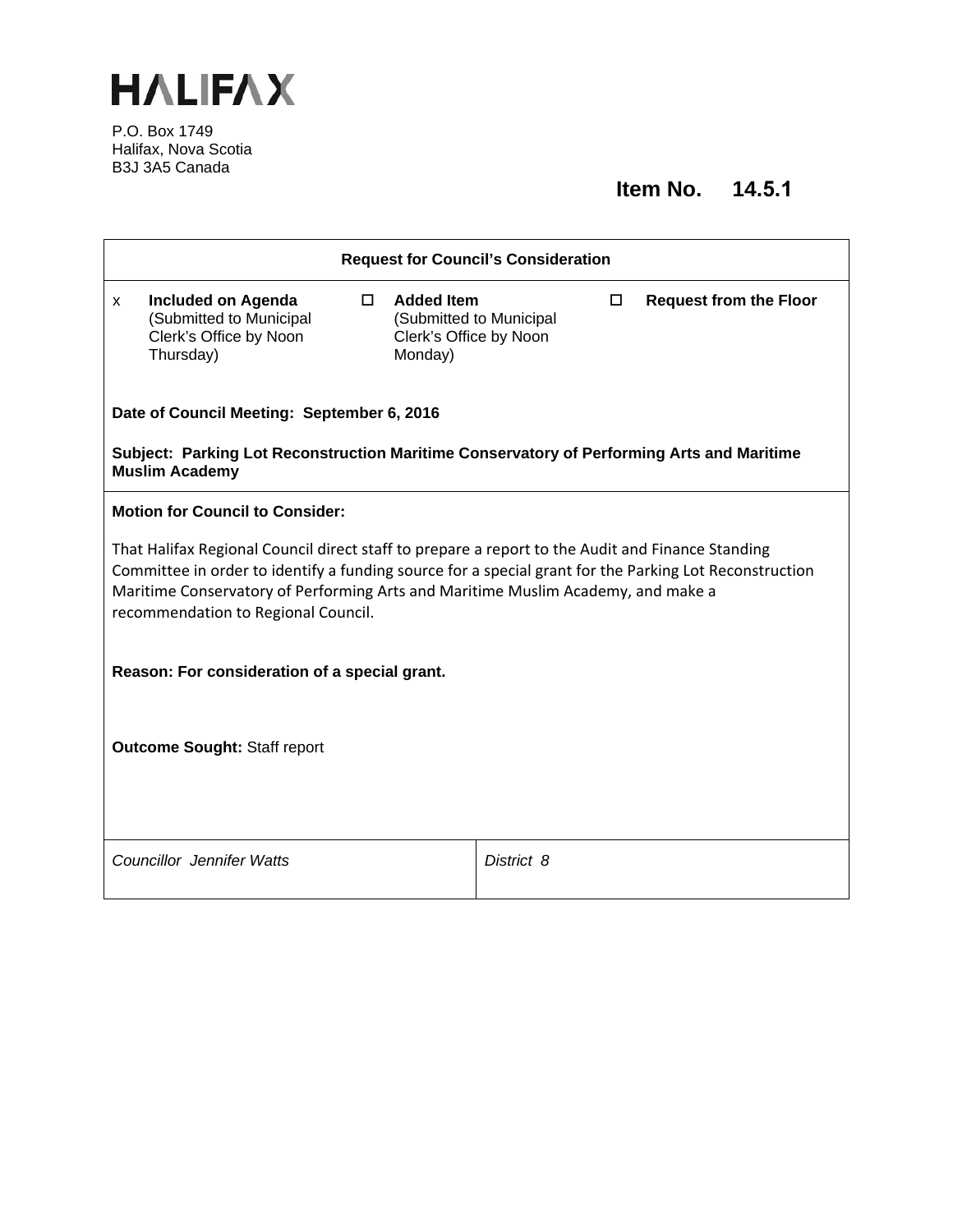August 19, 2016

Halifax Regional Council City Hall, 1841 Argyle Street PO Box 1749 Halifax, NS, B3J 3A5

Re: Parking Lot Reconstruction Maritime Conservatory of Performing Arts and Maritime Muslim Academy

Attention: HRM Municipal Clerk,

Please accept this joint submission by Maritime Conservatory of Performing Arts (the "Conservatory") and Maritime Muslim Academy ("MMA") for consideration of a special grant.

vator v

We would like to take this opportunity to extend our sincere appreciation to Mr Steve Higgins and Councilor Watts for their assistance in raising attention to our circumstances and moving this project forward within the City.

Attached you will find a document and supporting Appendices jointly prepared by the Conservatory and the MMA. The document outlines the scope of work, associated costs, the request amount, and the associated rational.

The communities of both the MMA and the Conservatory have been patiently waiting for the completion of the parking lot works. To respect this, and to minimize both liability and the ongoing costs associated with pothole mitigation, the respective management of both organizations have eagerly worked toward the parking lot completion. We also look forward to increasing the visual profile of the neighborhood. As yet another winter approaches, we have an urgency to undertake and complete at least those components of the parking lot that will carry us through the winter and avoid additional pothole mitigation costs and liability potential. Remaining contract works would be undertaken in the spring. As such, your focused attention to this proposal is humbly requested.

Thank you for your assistance with this project.

Chonaraly

Original Signed

Walter Toth, MBA, P.Eng. **Executive Director**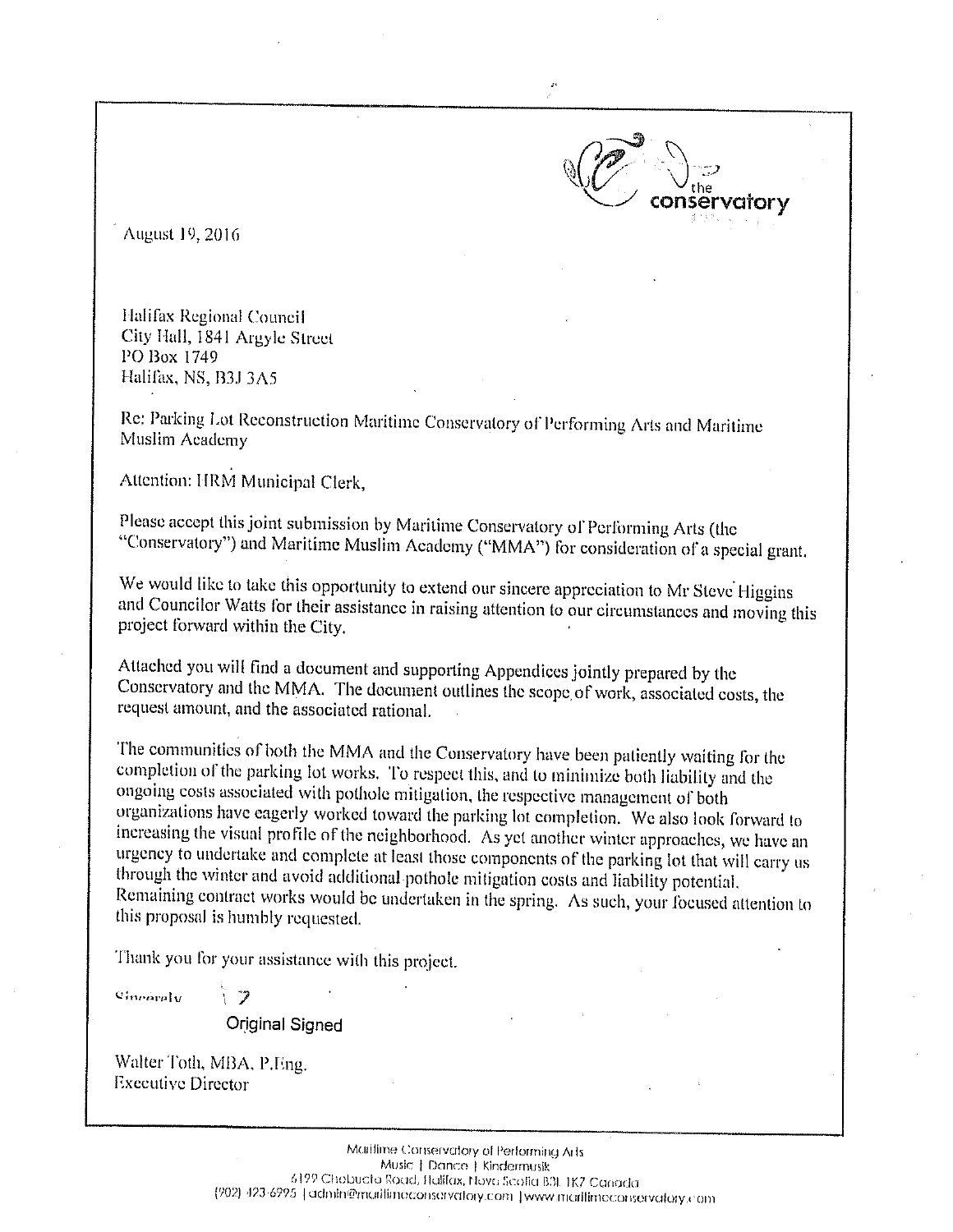# Grant Request and Project Informatiou

Applicant Organizations

1. Maritime Conservatory of Performing Arts (the "Conservatory") Contact person: Walter Toth, MBA, P.Eng., Executive Director <sup>6199</sup> Chebucto Road, Halifax, NS, B3L 1K7

 $email:$ general: 902-423-6995

direct: fax: 902-423-6029

NS Registered Joint Stock Number — Conservatory is not listed with Joint Stocks because the 'Maritime Conservatory of Peffonning Arts' was created as an Act of Legislature, Bill No. <sup>34</sup> of July 14, <sup>2006</sup> (copy attached in Appendix A)

Federal Charitable Status Number— <sup>84067</sup> <sup>2703</sup> RR0001 (copy attached in Appendix A)

Board of Governors Chair -William Webster Vice-Chair — vacant Treasurer - Michael Shellnutt Members - Ben Durnford, Barbara Dearborn, Olga Milosevich

2. Maritime Muslim Academy ("MMA") Contact person: Dr. Sameh Hassan <sup>6225</sup> Chebucto Road, Halifax, NS, B3L 1K7 email: 1 Cell:1

NS Registered Joint Stock Number — <sup>1592700</sup> (copy attached in Appendix B)

Federal Charitable Status number — <sup>12823</sup> <sup>1040</sup> RPOO1 (copy attached in Appendix B)

Board of Directors Board Chair — Dr Sameh Hassan Vice Chair — Omar Khartabil Secretary -Jvone Guevara Treasurer - Mohamed Ramadan Ali MMA Society Chairman -Hany El Naggar Recognized Agent - Hadi Salah Directors — Afrah Kashmer, Walid El Naggar, Jamal Badawi, Najah Attig, Yasser Mohamed, Yasser El-Azrak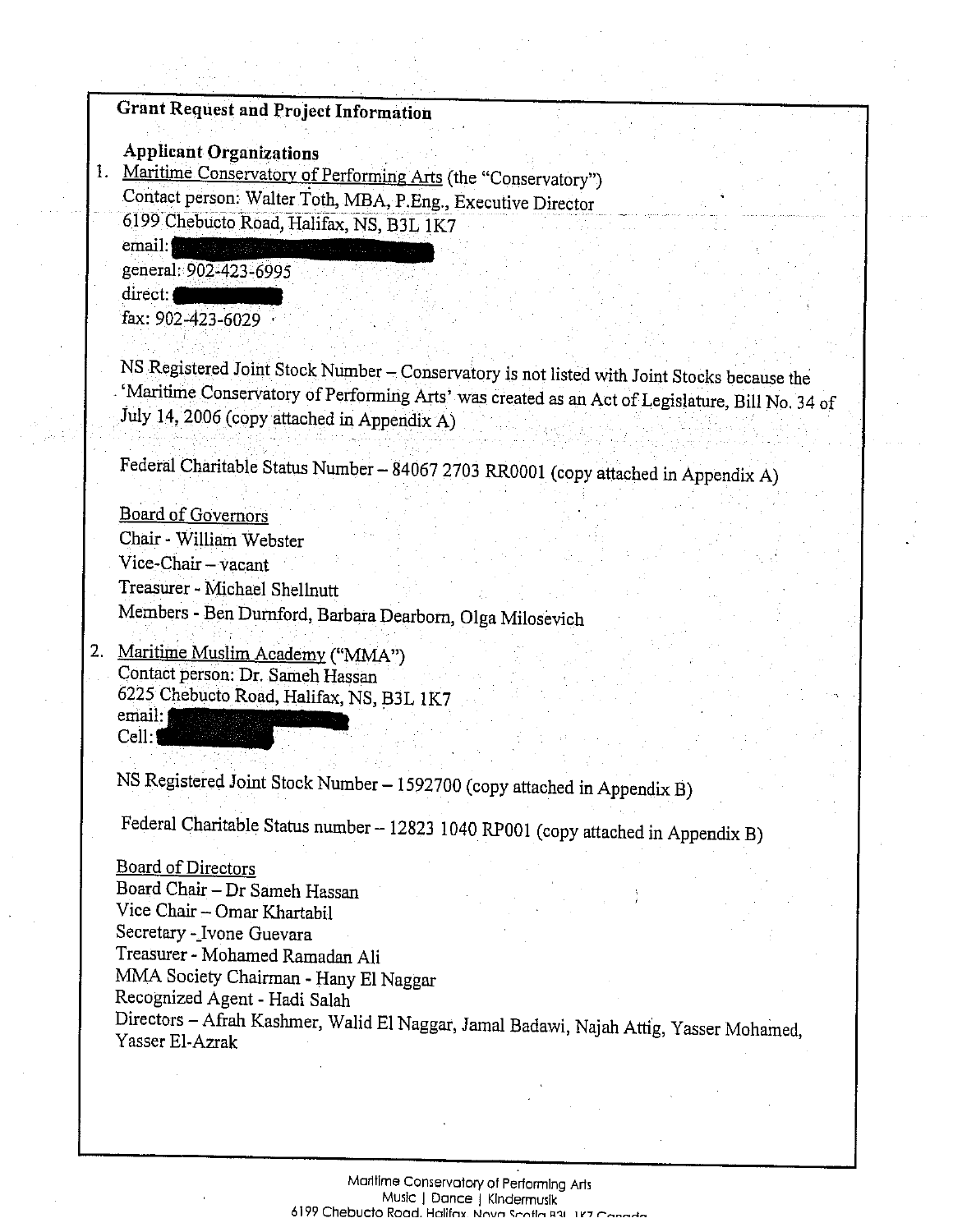# Quotes for the Works

Please find attached as Appendix C, <sup>a</sup> bid summary comparison sheet as provided by CBCL for the <sup>2015</sup> tendered works, and the bid submitted by Brycon in 2016.

# Cost Share

The scope of work is proposed to be equally cost shared between the City, MMA, and the Conservatory. This scope of the work includes the engineering design and tender (paid CBCL invoices found in Appendix D), construction including contingency for subexcavation of soft spots (bid summary found in Appendix C), and associated construction administration/inspection (quotes found in Appendix F). The following sections address the specific details of the cost share and how this equa<sup>l</sup> partnership is the most equitable allocation of cost.

# Grant Amount Request

We respectfully submit our request to have the City participate with <sup>a</sup> total contribution of \$124,195.11.

This amount is broken down as follows (note: the HST has been included as 50% in each item cost before dividing by three, as we are refunded 50% of the HST as <sup>a</sup> registered not-for-profit organization):

- One third of the total final "Lump Sum" administered cost of works by the low bidder (Brycon Construction) of the <sup>2016</sup> quote process. <sup>A</sup> contingency for subexcavation of soft spots has been included. This amounts to \$114,923.23 (namely, one third of \$314,769.70).
- One third of the cost already incurred for the engineering and tender process This amounts to \$6002.08 (namely, one third of \$18,006.25)
- One third of the construction administration/inspection. This amounts to \$3,269.80 (namely, one third of \$9,809.40).

The remaining two thirds of each of these components will be (or already have been in the case of the engineering fees) divided and funded through donations and programming fees of both the Conservatory and MMA.

# Project Specifics

The project entails the reconstruction of the parking lot. In general, this would include pavement structure, curb, storm sewers, and associated landscape works. Details of scope and design are included in the engineering drawings and associated tender documents (dated July 10, 2015) found in Appendix F. The estimated duration of works is approximately <sup>6</sup> weeks.

# Serving the Citizens of Halifax

This project will positively serve and advance the opportunities for the citizens of Halifax. The parking lot is located in <sup>a</sup> unique location to facilitate access for the local community to enjoy open green space and in obtaining services related to cultural arts education, academic instruction,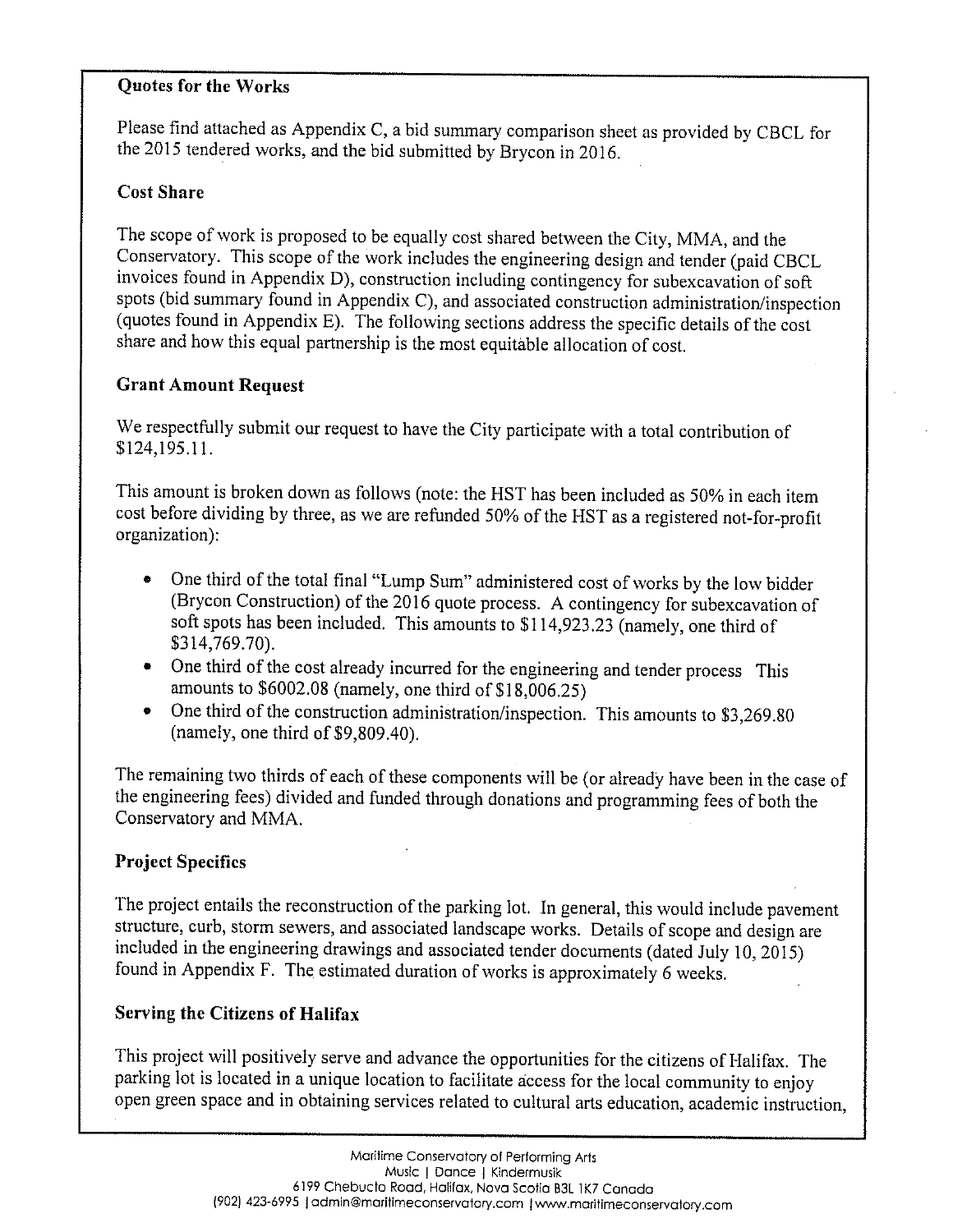entertainment, religion, daycare, and sports. We are making <sup>a</sup> request for funding for the reconstruction of this parking lot as it generates considerable value for the local community members and taxpayers.

Specifically, the parking lot provides parking for the community's use of the HRM Chebucto Road Municipal Park, and participation in events and programming at both the MMA and the Conservatory.

While these stakeholders serve different purposes, they are all designed to serve the local and regional community members. Historically, the usage of the parking lot by the respective patrons generally presents minimal challenges as the timing of the parking lot use is typically offset. Consequently, no restrictions are imposed on accessing the parking lot. For instance, community members can access the par<sup>k</sup> from either Chebucto Road or St. Matthias Street, and can par<sup>k</sup> their car at any location in the common parking lot at their discretion at any time of day or night.

Unfortunately, over time the condition of the parking lot has deteriorated severely. Patrons are prone to the hazards of broken asphalt, and potholes. This exposes MMA, the Conservatory, and the City of Halifax to the risk of liability. Fortunately, all parties recognize the need for positive change and are committed to make it <sup>a</sup> reality.

Funding for the parking lot reconstruction remains <sup>a</sup> substantial endeavor but both MMA and the Conservatory have sufficient funds available to pay for their allocated share. As such, <sup>g</sup>iven the location and use of the parking lot, with appreciation of the assistance of Councilor Watts and Mr. Steve Higgins (former Executive Assistant to the CAO of the HRM), we would like to move forward as <sup>a</sup> team with the City as an equa<sup>l</sup> partner. To date, the MMA and the Conservatory have undertaken annual winter maintenance (without, and without anticipation of future, City contribution), ongoing pavement mitigation, and the full reconstruction design and tender. Temporary pavement mitigation included grading and <sup>p</sup>lacement of clear stone in addition to asphalt skiffs <sup>p</sup>laced to address areas of severe potholes. Engineering design, and tender drawings and documents were prepared and issued in the spring of 2015. Unforeseen building issues for both the MMA and the Conservatory precluded moving forward with the parking lot works at that time.

This project will provide the public, and the immediate surrounding residents, safe and convenient use of <sup>a</sup> common parking area. Upgrading of this common parking area, from its current run down state, to <sup>a</sup> state that is safe, clean, and vell maintained, will assist to deter unsightly activities that the community frequently experiences in the park, parking lot, and associated properties (suspicious loitering, dumping of household garbage, litter, graffiti, and vandalism). In addition, the current state of the parking lot is <sup>a</sup> liability for all parties due to the extent and frequency of broken asphalt, potholes, and the general state of disrepair. Temporary maintenance activities are frequent and proving to be increasingly expensive. The aesthetic and functional improvement of the parking lot will assist to enhance the surrounding neighborhood as recently proven by the parking lot and property reconstruction works undertaken by the St Antonio's Antiochian Orthodox Church on the corner of Chebucto Road and Windsor Street. The pending property improvements at the Lebanese Cultural Centre will further beautify the immediate neighborhood. We would like to note that we have been able to be neighborly in our acceptance of overflow parking from these establishments. In addition, we experience frequent after hours parking of neighborhood cars seeking refuge from the municipal overnight winter parking ban which, in the end, impedes our own snow removal activities.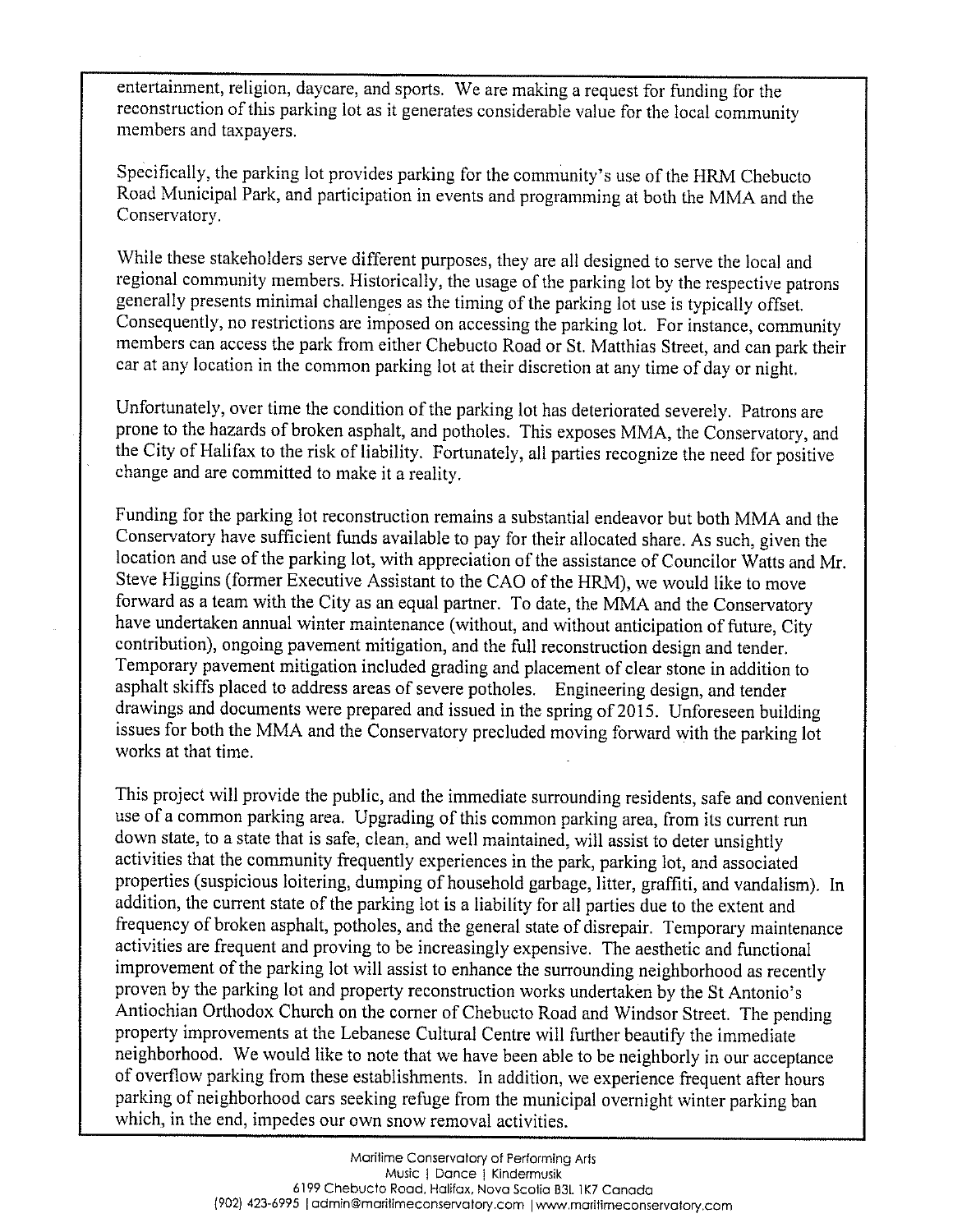### Project Success

Success of the project will be measured directly by the recognition of our respective insurance companies with respect to the liability insurance premiums that are incurred to offset the risk imparted by the current state of the parking lot. The surrounding neighborhood will, as recently experienced with the church redevelopment, receive <sup>a</sup> much needed facelift. <sup>A</sup> decrease in the amount and frequency of the unsightly activities that are experienced on the property will be <sup>a</sup> welcome change. Overall, these aesthetics will have <sup>a</sup> substantially large positive impact on the look and feel of this tightly knit neighborhood and the tax payers that live within it.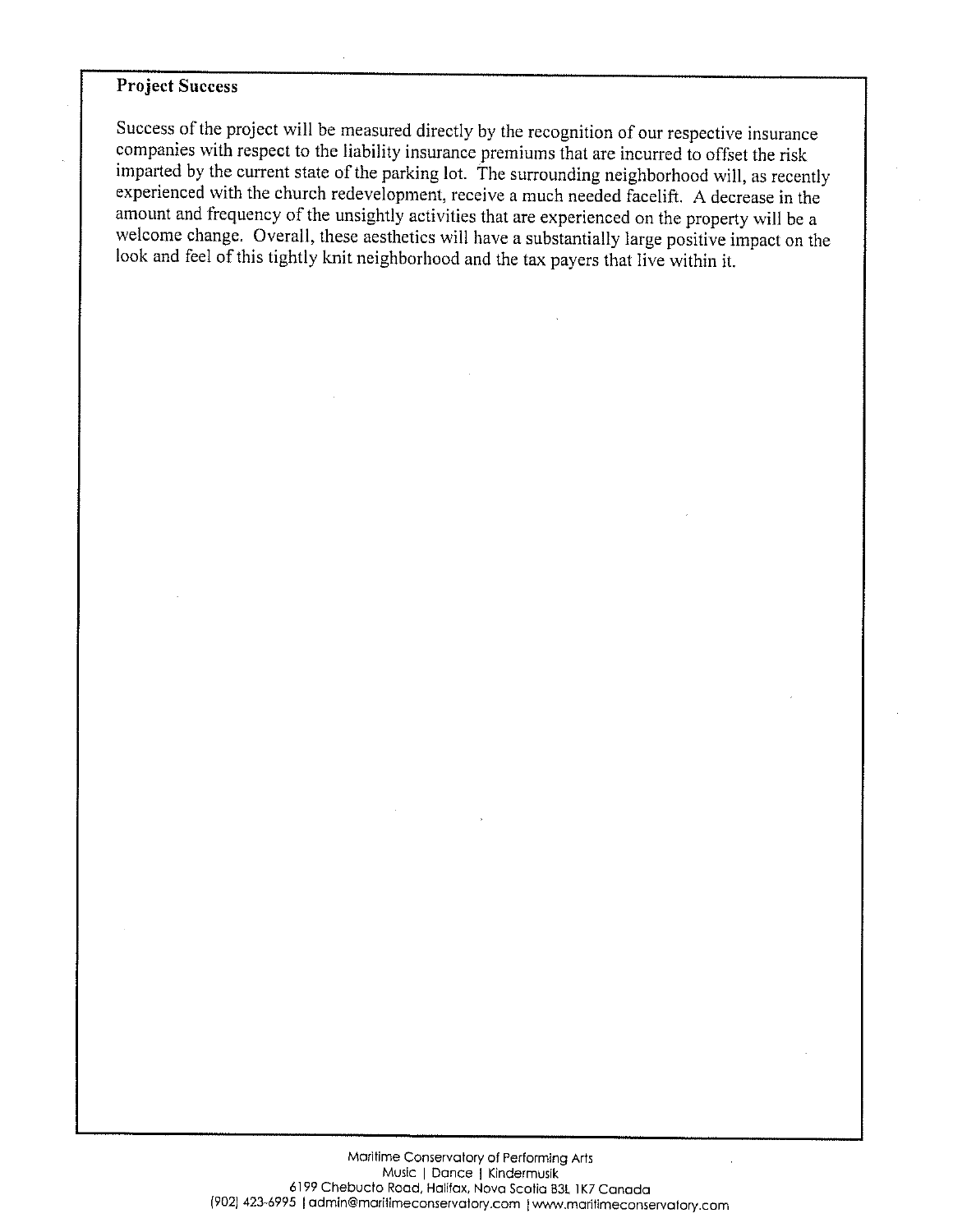# Appendix A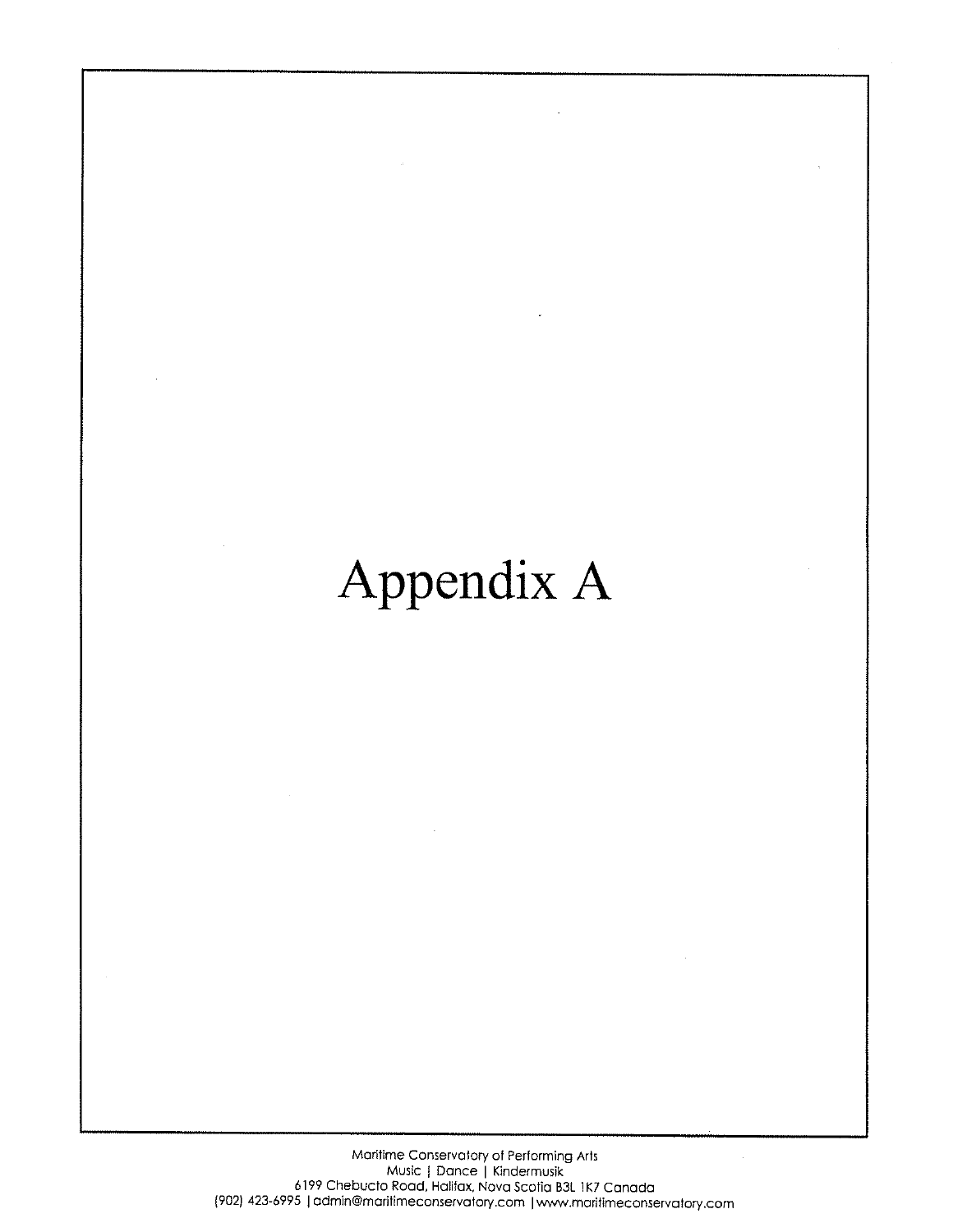Agence du revenu du Canada

our file number

0285874

Ms. Ann E. Smith Burchells LLP Barristers & Sollicitors **Suite 1800** 1801 Hollis Street Halifax NS B3J 3N4

FEB 0 7 2012

Dear Ms. Smith:

# Subject: Maritime Conservatory of Performing Arts Formerly: Maritime Conservatory of Performing Arts Society - 86894 3754

Thank you for your correspondence informing Canada Revenue Agency (CRA) that the above-noted organization has newly incorporated in the province of Nova Scotia and changed the name of the organization, which we received November 16, 2011. We apologize for the delay in responding.

We have reviewed the Act Respecting The Maritime Conservatory of Music and the Maritime Conservatory of Performing Arts Society and acknowledge that Maritime Conservatory of Performing Arts is now established by virtue of the above-mentioned Act.

Therefore, when you registered/incorporated the organization with the CRA, you in fact obtained the following new registered Business Number (BN) 84067 2703 and corporate program account (RC0001) for the corporation.

As a result, we have formally assigned Maritime Conservatory of Performing Arts the following new Charity BN/Registration Number: 84067 2703 RR0001.

Please ensure that official donation receipts are now issued in the new registered name and BN of the organization as noted above. In addition, please ensure that the Form T3010, Registered Charity Information Return, and the financial statements are now submitted under the new registered name and BN of the organization.

 $\ldots$ /2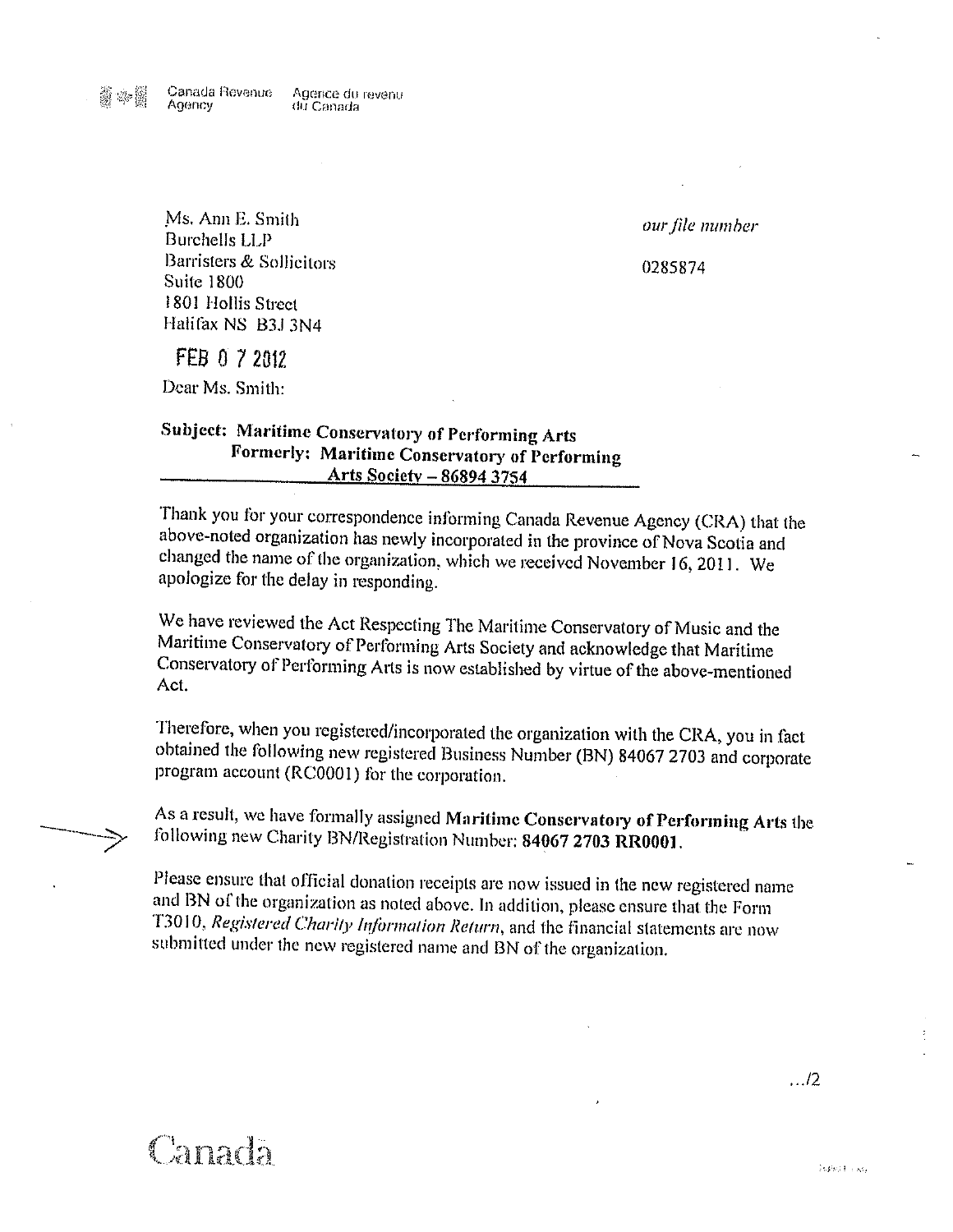

# BILL NO. 34

Private Bill

Ist Session, 60th General Assembly Nova Scotia 55 Elizabeth II, 2006

An Act Respecting The Maritime Conservatory of Music and the Maritime Conservatory of Performing Arts Society

> CHAFFER 11 ACTS OF 2006

# AS ASSENTED TO BY THE LIEUTENANT GOVERNOR JULY 14, 2006

Howard Epstein Halifax Chebucto

Halifax, Nova Scotia Printed by Authority of the Speaker of the House of Assembly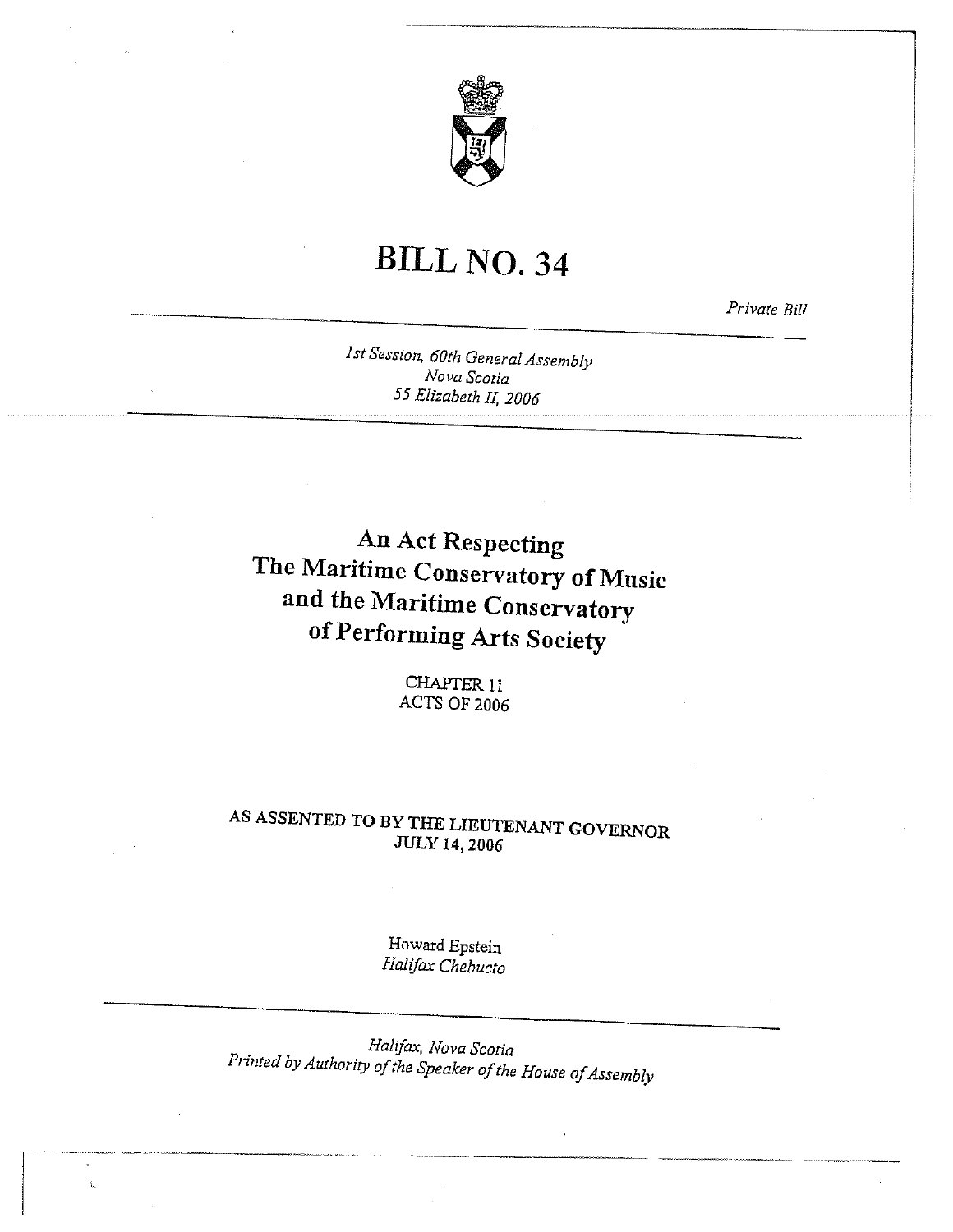# An Act Respecting The Maritime Conservatory of Music and the Maritime Conservatory of Performing Arts Society

Be it enacted by the Governor and Assembly as follows:

<sup>1</sup> This Act may be cited as the Maritime Conservatory Reorganization Act.

<sup>2</sup> InthisAct,

tory of Music" by Chapter (a) "Conservatory" means the corporation incorporated as "The Halifax Conserva tory of Music" by Chapter 117 of the Acts of 1952, An Act to Incorporate The Halifax Con-<br>servatory of Music and to Amend Chapter 167 of the Act to Incorporate The Halifax Conservatory of Music and to Amend Chapter 167 of the Acts of 1921, An Act to Incorporate<br>the Governors of The Halifar Ladies' College and C the Governors of The Halifax Ladies' College and Conservatory of Music, renamed in 1955<br>as "The Maritime Conservatory of Music" was Conservatory of Music, renamed in 1955 Conservatory of Music" pursuant to the former Companies Change of Name Act and continued as the "Maritime Conservatory of Performing Arts" by<br>Chapter 117 as amended by this Act: Chapter <sup>117</sup> as amended by this Act;

porated (b) pursuant to the *Societies Act.* "Society" ety" means the Maritime Conservatory of Performing Arts Society incor-<br>to the Societies Act

servatory. <sup>3</sup> (1) All the property, assets and undertaking of the Society are vested in the Con

tions of the Conservatory. (2) All the liabilities and obligations of the Society are the liabilities and obliga

4 The members of the Board of Directors of the Society immediately before the coming<br>proce of this Act constitute the Board of Governors of the Constitution as into members force of this Act constitute the Board of Governors of the Conservatory until their successors<br>of the Board of Governors are chosen pursuant to the United States of the successors as members of the Board of Governors are chosen pursuant to the by-laws of the Conservatory.

anything done 5 (1) in accordance Ml amendments aents to the by-laws of the Society are ratified and confirmed and with the laws and by laws are respectively. any unity done in accordance with the laws and by-laws respecting the Conservatory are as valid<br>and effectual as if it had been done in accordance with the laws and effectual as if it had been done in accordance with the laws and by-laws of the Society.

or order of <sup>a</sup> (2) or order of a court given or made in litigation or proceedings commenced before the coming into<br>force of this Act. This given Section ction does not affect the rights acquired by any person from a judgment<br>or made in litigation or proceedings acception

<sup>6</sup> (1) The Society is dissolved.

(2) <sup>A</sup> reference in any enactment or document to the Society shall, as regards any subsequent matter, transaction or thing, be held and construed to be a reference to the Conserva-<br>tory.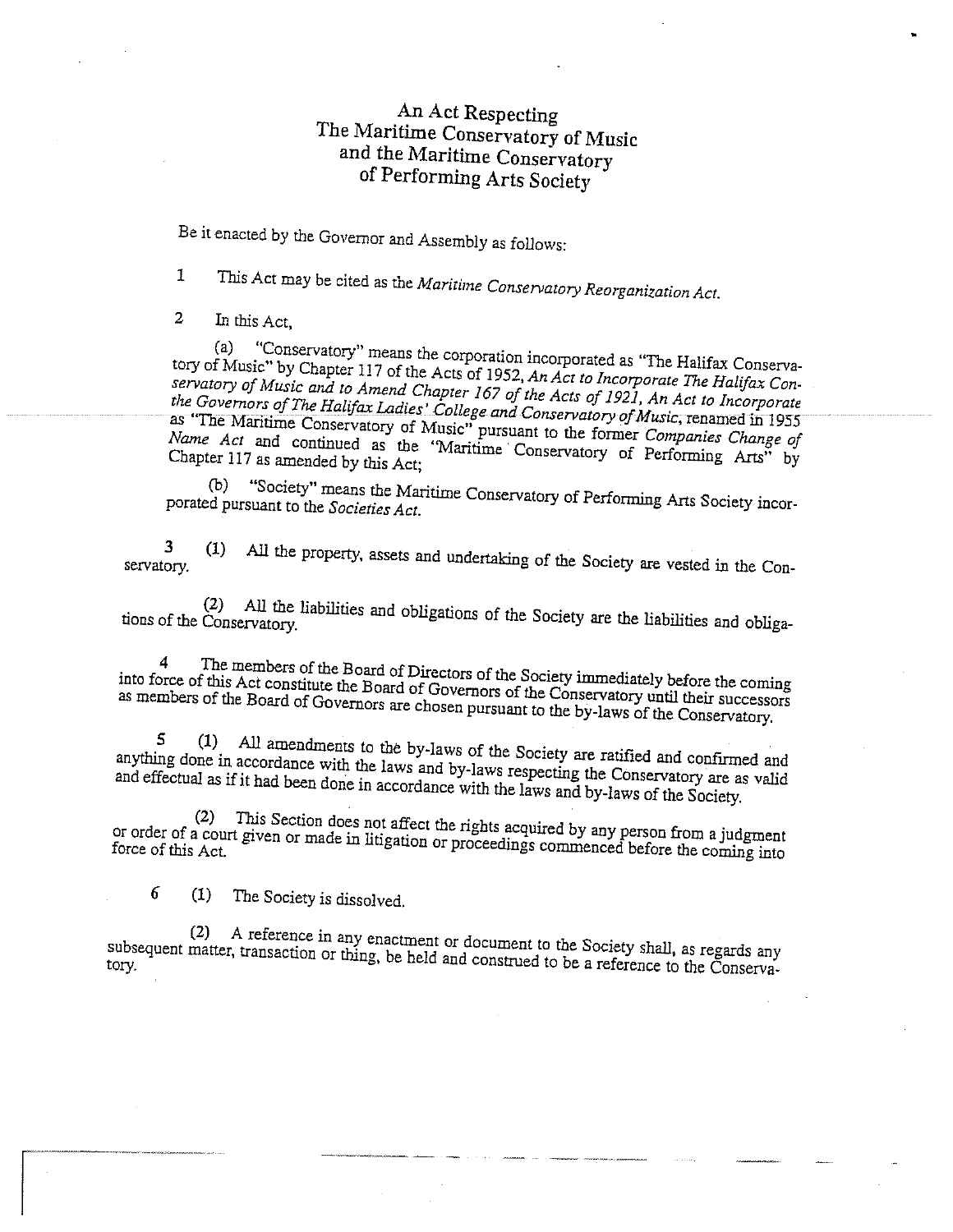<sup>7</sup> Sections <sup>5</sup> and <sup>6</sup> of Chapter <sup>117</sup> are repealed and the following Sections substi tuted:

 $\overline{2}$ 

and renamed in 1955 pursuant to the former Companies Change of Name Act is<br>hereby continued as a body corporate we denote Companies Change of Name Act is  $5 (1)$ The Halifax Conservatory of Music constituted in <sup>1952</sup> by this Act hereby continued as <sup>a</sup> body Forming Arts", hereinafter referred to as the "Conservation" Conservatory of Performing Arts", hereinafter referred to as the "Conservatory".

is <sup>a</sup> member of the (2) The e membership of the Conservatory consists of each person who<br>Board of Governors as long as their whole as a member of the Board of Governors as long as that person is a member of the Board.

(3) <sup>A</sup> reference in any enactment or document to "The Halifax Con servatory of Music" or "The Maritime subsequent matter, transaction or thing be held and construct of Shall, as regards any<br>subsequent matter, transaction or thing be held and construct of Shall, as regards any "Maritime Conservatory of Performing Arts". subsequent matter, transaction or thing, be held and construed to be a reference to the

constituted in 1952 by this Act or as renamed in 1955 pursuant to the Conservatory as<br>nies Change of Name Act are in any way affected by the strain to the former Compa-(4) 1952 No tights, duties, obligations or liabilities of the Conservatory as Section and those rights, duties nies Change of Name Act are in any way affected by the change of name made by this becaton and those rights, duties and obligations continue to be vested in and are bind-<br>ing upon it under the name "Maritime Consequenters of D ing upon it under the name "Maritime Conservatory of Performing Arts".

 $6$  The objects of the Conservatory are to provide a comprehensive system<br>ic and dance instruction to students of all ages in the a comprehensive system of music and dance instruction to of music and dance instruction to students of all ages and levels of ability and equality<br>of education designed to inspire a life-long interact in the set of ability and equality or endcation designed to inspire a life-long interest in the arts, whether for personal<br>enjoyment or a professional career.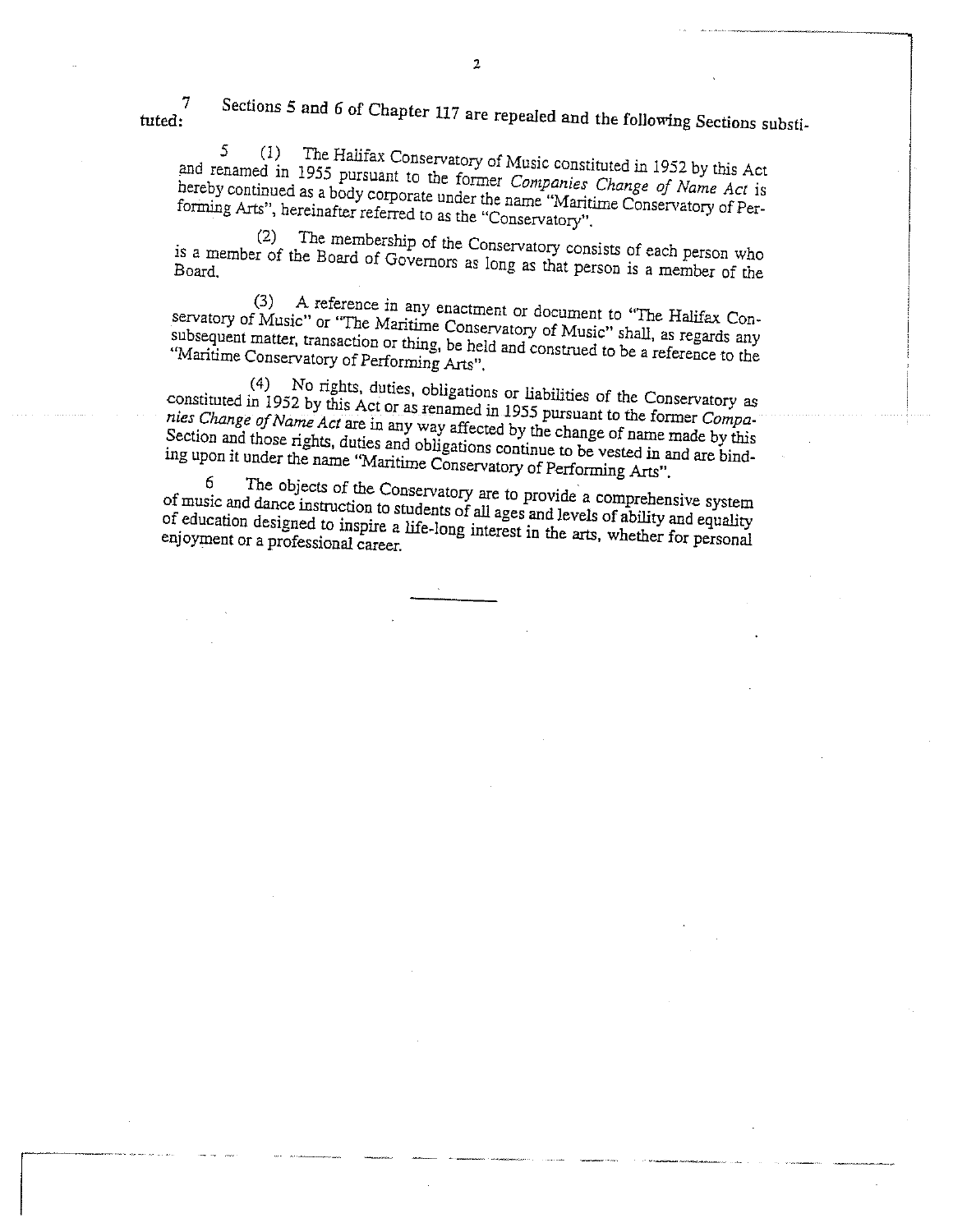## 440 1 Eliz. II. CHAPTER 117 1952

#### CHAPTER 117

#### An Act to Incorporate The Halifax Conservatory of Music and to Amend Chapter 167 of the Acts of 1921, An Act to Incorporate the Governors of The Halifax Ladies' College and Con servatory of Music

#### (Passed the 25th day of March, A. D. 1952.)

Be it enacted by the Governor and Assembly as follows:

192!. c. 167, <sup>1</sup> Section <sup>1</sup> of Chapter <sup>167</sup> of the Acts of 1921, S. lam. An Act to Incorporate the Governors of The Halifax ladies' College and Conservatory of Music, is amended by striking out the words "The Governors of The Halifax Ladies' College and Conservatory of Music" in the sixteenth, seventeenth and eighteenth lines thereof and substituting therefor the words "The Halifax Ladies' College".

1921, c. 167.  $\frac{2}{5.4 \text{ rep. and}}$   $\frac{2}{100}$  Said Chapter 167 is further amended by re $s_{\text{sub}}$ , and pealing Section 4 thereof and substituting therefor the following:

> <sup>4</sup> The Principal for the time being of the College shall be a member ex-officio of the Board.

1921. 167, <sup>3</sup> Said Chapter <sup>167</sup> is further amended by de s. <sup>8</sup> am. leting the words "and Conservatory of Music" wherever they appear in Section 8 thereof.

1921, c. 167  $\frac{4}{5.21 \text{ and } 22}$  ing thereto the following sections:

 $\frac{\text{Convergence to}}{\text{Hallity of}}$  21 The Board may by resolution at any time  $\frac{\text{Hallity to}}{\text{Allsize}}$  transfer to The Halifax Conservatory of Music, its successors and assigns, that part of its activities and undertaking associated with the conservatory of music heretofore operated by the Board together with all assets and liabilities connected therewith.

Disposal of The Case of Line the Board should decide volun-<br>property upon tarily to liquidate or dissolve itself or should otherwise Disposal of 22 If at any time the Board should decide volun-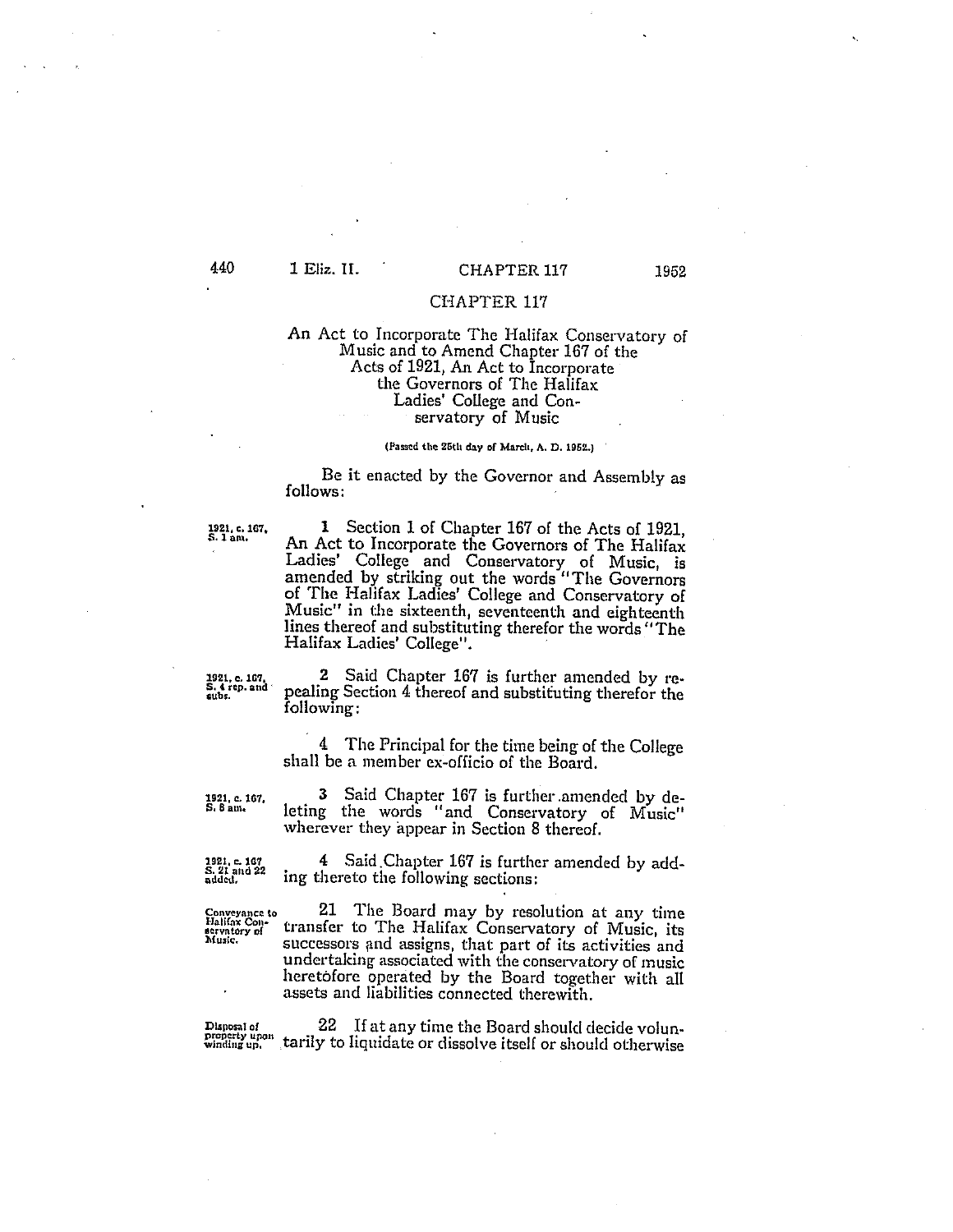decide wholly and indefinitely to discontinue its oper ations as a school or college, it shall before so doing transfer and convey all the net balance of its assets after payment of all creditors to The Halifax Conserv atory of Music, its successors and assigns.

S Marjorie Jenkins, Arthur XV. Fordham, Clyde Incorporation. Marshall, Harold Vincent, Han Williams, George E. Wilson, William A. \Vinfield, Harold R. Wyman, all of Halifax, in the County of Halifax, and Lillian Piercey of Armdale, in the County of Halifax and such other persons as may hereafter become associated with them and their successors are hereby constituted a body corporate under the name of "The Halifax Conserv atory of Music" hereinafter referred to as the "Con servatory''.

6 The objects of the Conservatory shall be to Oblects. promote the study and appreciation of music and re lated cultural pursuits in Halifax and elsewhere in the Province of Nova Scotia and to take over the operations, activities, assets and liabilities of that portion of the undertaking of The Halifax Ladies' College which has been heretofore known as the Halifax Conservatory of Music.

Powera,

#### 7 The Conservatory may,

(a) acquire, take and hold by purchase, grant, lease, gift, donation, devise, legacy or be quest, real and personal property, including money, and may receive the rents or profits of such property and may invest any money re ceived in such manner as may appear necessary or convenient;

(b). draw, make, accept, endorse, discount, execute and issue promissory notes, bills of ex change, cheques and other negotiable and trans ferable instruments;

(c) sell, lease, mortgage or otherwise deal with the whole or any part of its real and personal property in such manner and on such terms and conditions as it may from time to time determine;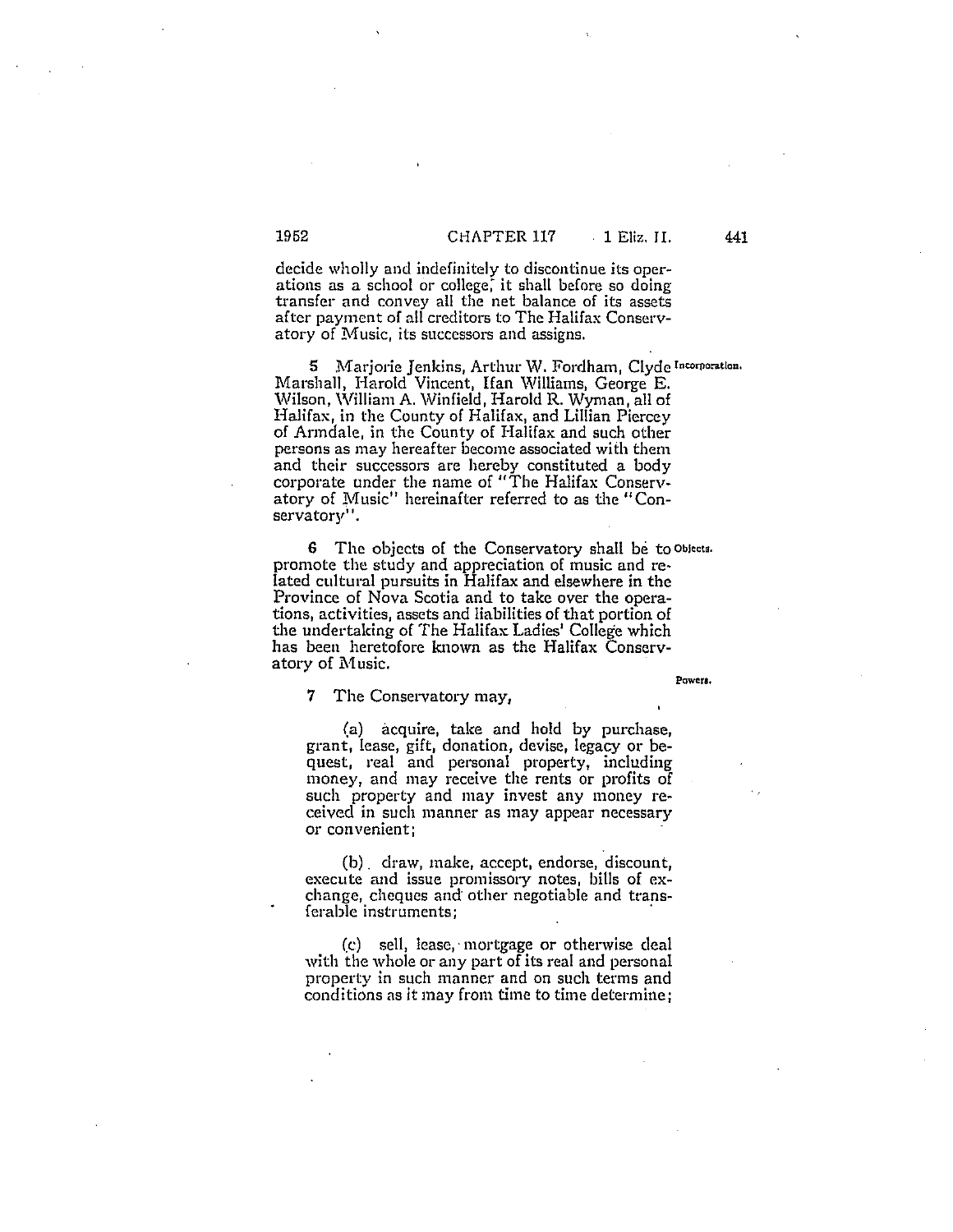# 442 1 Eliz. II. CHAPTER 117 1952

(d) teach music, dancing, drama, elocution and such other arts or cultural activities as may conveniently and appropriately be connected therewith and hold or participate in concerts, recitals, exhibitions or other public or private dis plays or demonstrations of anysuch arts or activ ities and generally by any means whatsoever pro mote and develop the study, appreciation and en joyment of all or any such arts or activities;

(e) raise money for the purpose of the Con servatory by private or public subscription;

(1) receive, charge, obtain and collect such dues, fees or other charges as it may from time to time determine from pupils, students, members or patrons for or in connection with any activity undertaken by it;

(g) adopt such means of making known the objects of the Conservatory as may seem expedi ent and in particular by advertising in the press, by circulars and by granting prizes, fellowships, scholarships, rewards and donations;

(h) do all or any of the acts or things stated in the foregoing paragraphs of this Section and in Section 6 either alone or in conjunction with others;

(1) do all such other acts or things as are in cidental or conducive to or consequential upon the attainment of the objects and the exercise of the powers of the Conservatory.

By-laws. 8 The Conservatory may from time to time enact, alter, amend or repeal such by-laws as it may deem necessary for the effective administration and management of the Conservatory, the attainment of its objects and the exercise of its powers.

Board of <sup>9</sup> (1) The management of the Conservatory Governors. shall be in <sup>a</sup> Board of Governors. The number and qualifications of the members of the Board, their powers and duties and the manner and time of their election shall be determined by the by-Jaws.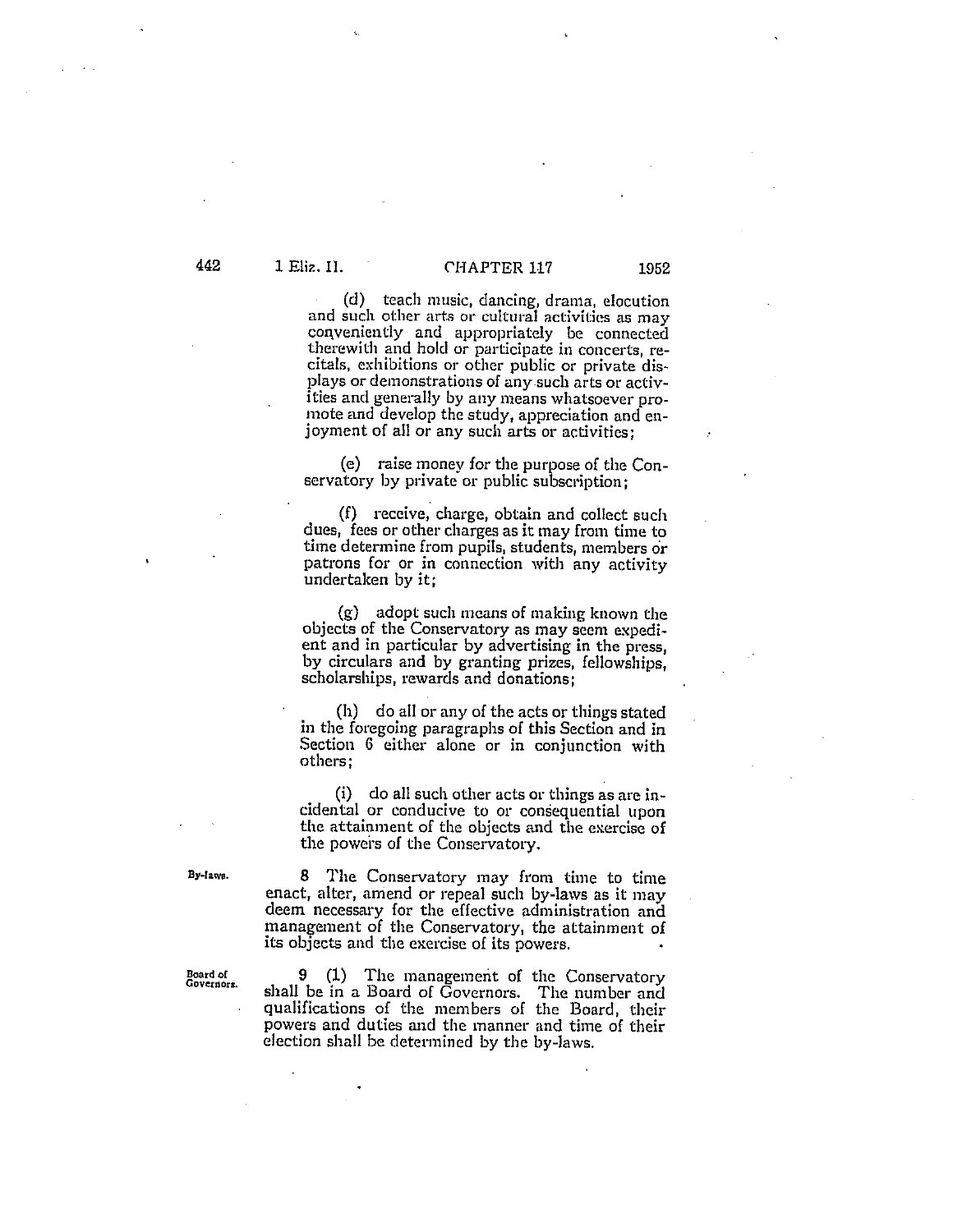(2) The persons named in Section <sup>6</sup> shall con stitute the Board of Governors of the Conservatory until <sup>a</sup> Board is elected at the first meeting of the Con servatory.

10 The first general meeting of the Conserv-Annual and atory shall be held at Halifax within three months of ings. the coming into force of this Act, and may be called by at least seven days' notice in writing of the time and place of holding the same signed by any one of the persons named in Section 5 as incorporators and mailed postage prepaid and addressed to each of the other in corporators. Thereafter the annual and general meetings of the Conservatory shall be held as deter mined by the by-laws.

11 No member or associate member of the Con-Personal servatory or of its Board of Governors or of any Board or other Committee appointed by the Conservatory or its Board shall be personally liable for any debt or liability or obligation of the Conservatory unless he shall have expressly made himself personally liable therefor.

12 If at any time the Conservatory should de-Llquidation. cide voluntarily to liquidate or dissolve itself or should otherwise decide wholly and indefinitely to discon tinue its operation, it shall before so doing transfer and convey all its assets to The Halifax Ladies' College, a body corporate incorporated by Chapter 167 of the Acts of 1921 and amendments thereto.

#### CHAPTER 118

An Act to Incorporate the Halifax Police Boys' Club

#### (Passed the 10th day of April, A. D. 1952.)

Be it enacted by the Governor and Assembly as follows:

1 Verdun Mitchell, Arthur Fry, Mrs. Lillian Incorporation. Rafuse, Frank Morrow, Bernard Rogers, William MaDonald and John Wrin, all of Halifax in the County of Halifax and their successors, and such other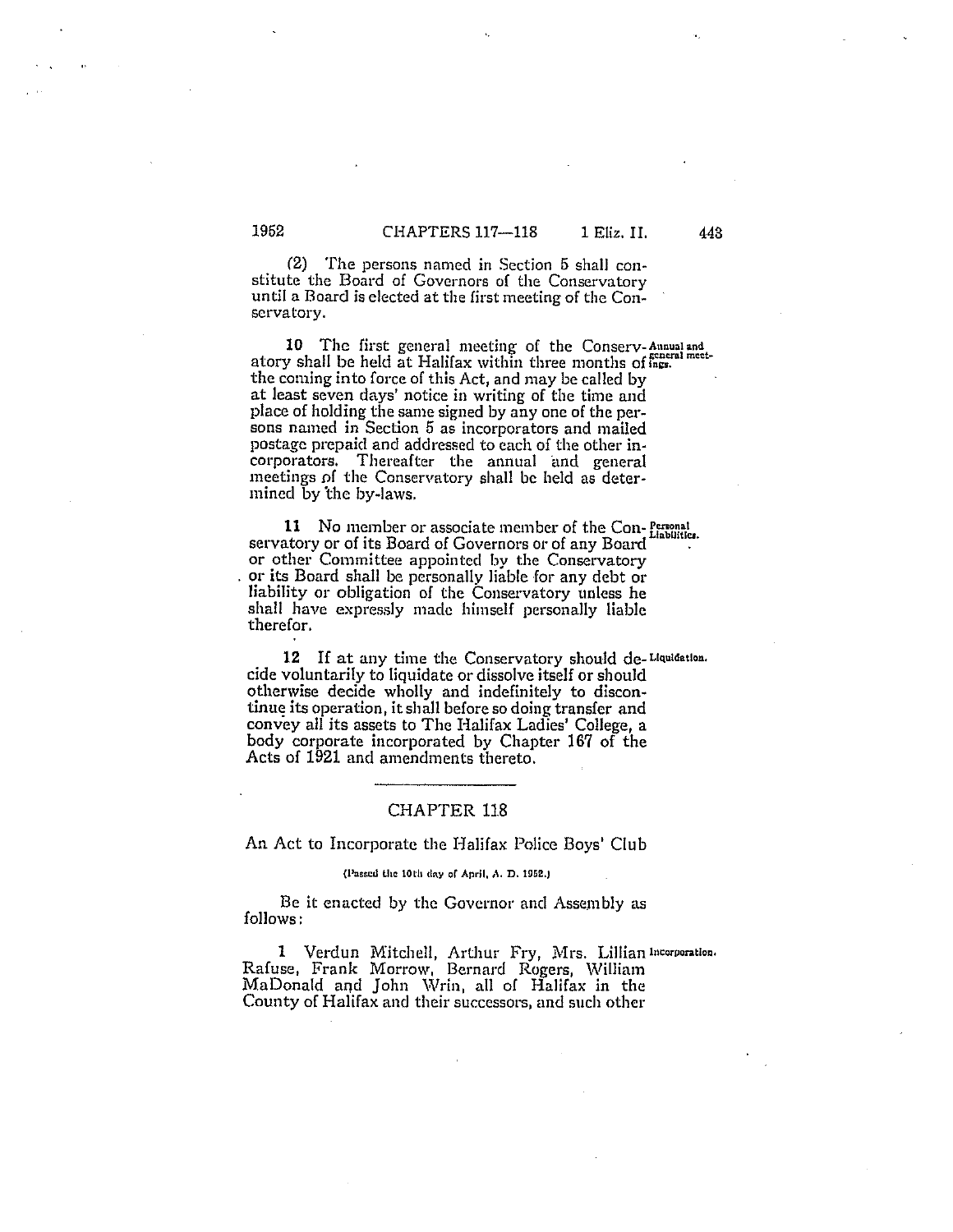# Appendix B

Maritime Conservatory of Performing Arts Music | Dance | Kindermusik 6199 Chebucto Road, Halifax, Nova Scotia B3L 1K7 Canada (902) 423-6995 | admin@maritimeconservatory.com | www.maritimeconservatory.com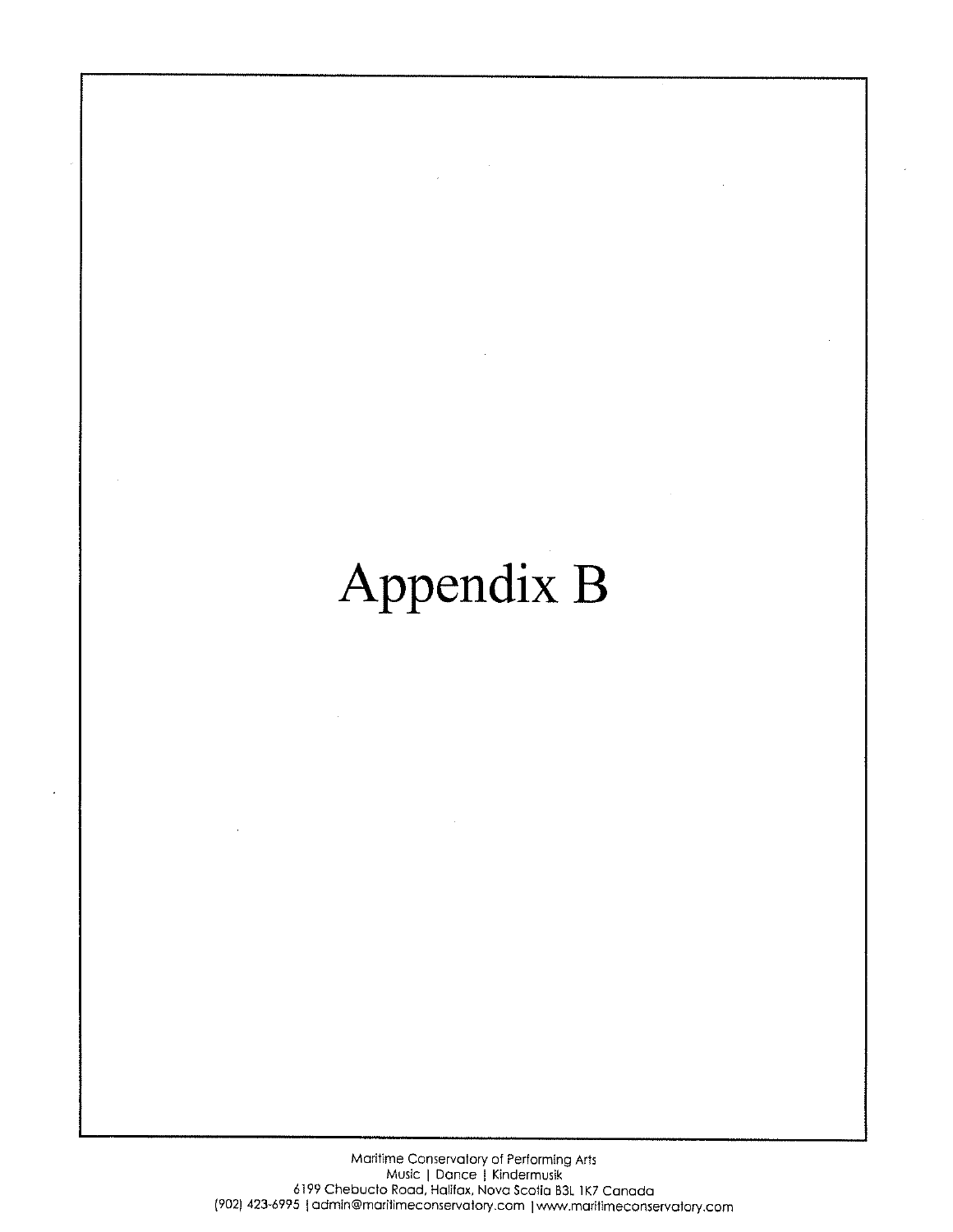Canada Revenue Agency

Home  $\rightarrow$  Charities and giving  $\rightarrow$  Charities Listings  $\rightarrow$  Quick View

# **MARITIME MUSLIM ACADEMY — Quick** View

Charity's detail page

**Status** 

Reporting periods

**Quick View Full View Full View Report Control** i2015-08-31 2015-08-31 2014-08-31 2014-08-31 2013-08-31 2013-08-31 2012-08-31 2012-08-31 2011-08-31 2011-08-31

Registration no.: 128231 O4ORR0001

Designation: Charitable organization

Website: WWW.MARITIMEMUSLIMACADEMY.CA

# Programs and activities:

Ongoing programs:

Religious Daycare/Preschool Elementary and Secondary School Offers Place of Worship for **Community** 

New programs:

Registered and the contract of the contract of the contract of the contract of the contract of the contract of the contract of the contract of the contract of the contract of the contract of the contract of the contract of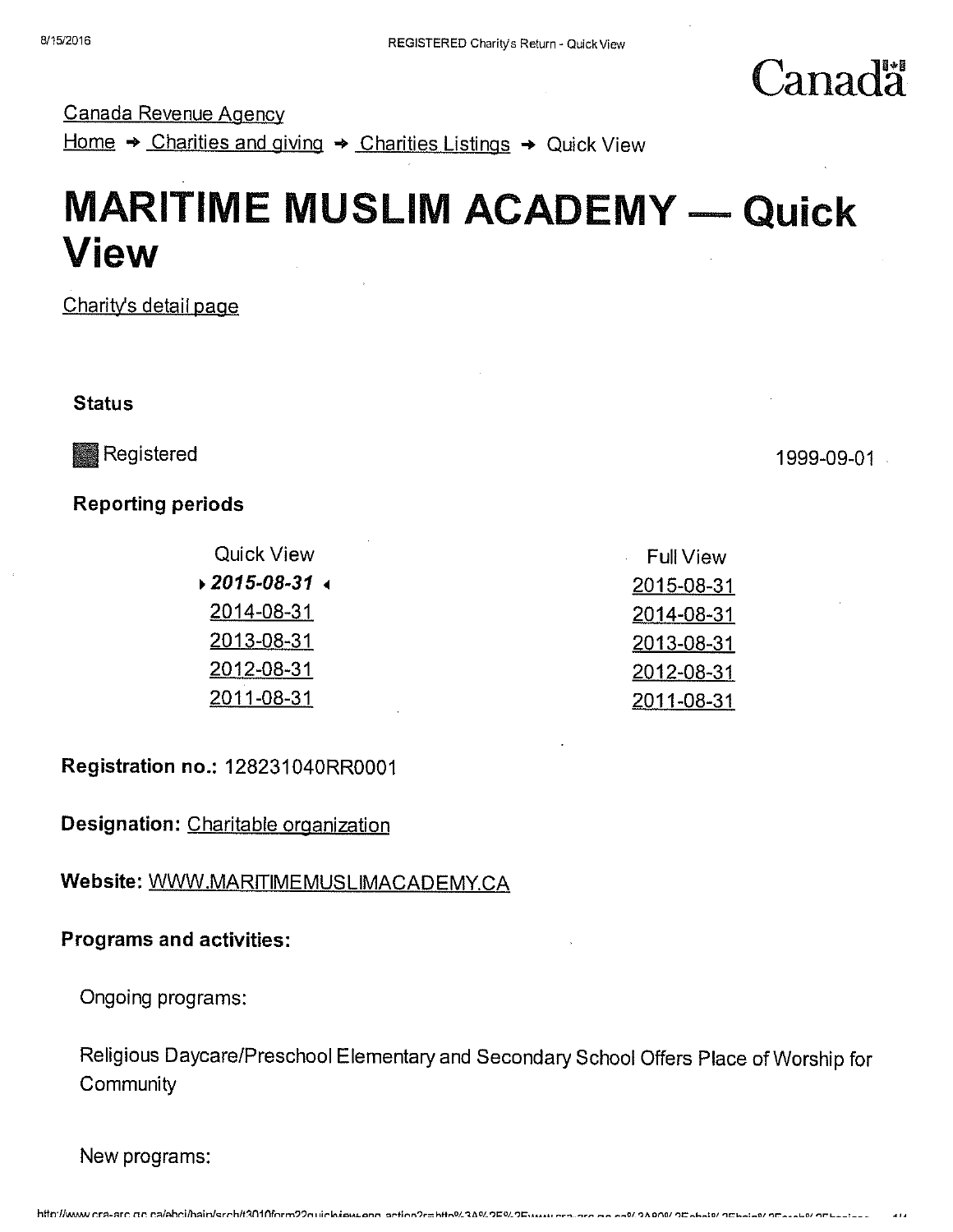| 8/15/2016                                                                                                                                 | Registry of Joint Stock Companies                                                                 |
|-------------------------------------------------------------------------------------------------------------------------------------------|---------------------------------------------------------------------------------------------------|
| gov.ns.ca<br>Government of Nova Scotia                                                                                                    | Gover                                                                                             |
| Nova Scotia, Canada                                                                                                                       |                                                                                                   |
| $Conformation \leftarrow$ $Conformation \leftarrow$ $Conformation \leftarrow$ $Inform \leftarrow$ $Inform \leftarrow$ $Inform \leftarrow$ | Government Home > Service NS Home > Access NS > Services for Businesses > Registry of Joint Stock |

#### **Français**

الكفار والمتحدث والمدار والمتحدة

نبر د

| Government Home > Service NS Home ><br>Companies<br>Search our Database | - Access NS > Services for Businesses > Registry of Joint Stock<br>- Name Inquiry Results List > Profile | the common common changes of the common pro-<br>Text Size: A+ A-<br>the basis of the contract and contract and provided and |
|-------------------------------------------------------------------------|----------------------------------------------------------------------------------------------------------|-----------------------------------------------------------------------------------------------------------------------------|
|                                                                         |                                                                                                          |                                                                                                                             |

an comparativa de consegue a comparativa de comparativa e o comparativa de la característica de la característic

## Profile

 $\sim 10^{-1}$ 

**A** Printer Version

New Search | Back to Inquiry Results

▶ Profile Info ▶ People Info ▶ Activites Info ▶ Related Reg's Info

PROFILE - MARITIME MUSLIM ACADEMY - as of: 2016-08-15 09:31 AM

| <b>Business/Organization Name:</b> | MARITIME MUSLIM ACADEMY                                    |  |  |
|------------------------------------|------------------------------------------------------------|--|--|
| <b>Registry ID:</b>                | 1592700                                                    |  |  |
| Type:                              | Society                                                    |  |  |
| <b>Nature of Business:</b>         |                                                            |  |  |
| Status:                            | Active                                                     |  |  |
| Jurisdiction:                      | Nova Scotia                                                |  |  |
| <b>Registered Office:</b>          | 6225 CHEBUCTO ROAD BUILDING C<br>Halifax NS Canada B3L 1K7 |  |  |
| <b>Mailing Address:</b>            | 6225 CHEBUCTO ROAD BUILDING C<br>Halifax NS Canada B3L 1K7 |  |  |
| <b>Previous Name:</b>              | HALIFAX/DARTMOUTH ISLAMIC SCHOOL                           |  |  |

### **PEOPLE**

| <b>Name</b>           | <b>Position</b> | <b>Civic Address</b>                           | <b>Mailing Address</b> |
|-----------------------|-----------------|------------------------------------------------|------------------------|
| AFRAH KASHMER         | Director        | 9 HUXLEY CLOSE<br><b>HALIFAX NS B3M 4H6</b>    |                        |
| WALID EL NAGGAR       | Director        | 9 HUXLEY CLOSE<br>HALIFAX NS B3M 4H6           |                        |
| <b>HANY EL NAGGAR</b> | Director        | 31 ARBOR WAY<br>HAMMONDS PLAINS NS B4B 1L1     |                        |
| SAMEH HASSAN          | Director        | 38 MATTHEW DRIVE<br>HAMMONDS PLAINS NS B4B 1T8 |                        |
| JAMAL BADAWI          | Director        | 9 LAUREL LANE<br>HALIFAX NS B3M 2P6            |                        |
| OMAR KHARTABIL        | Director        | 11 ROCHDALE PLACE                              |                        |

https://rico.onune.oo/rico/controlibusDrofile.do